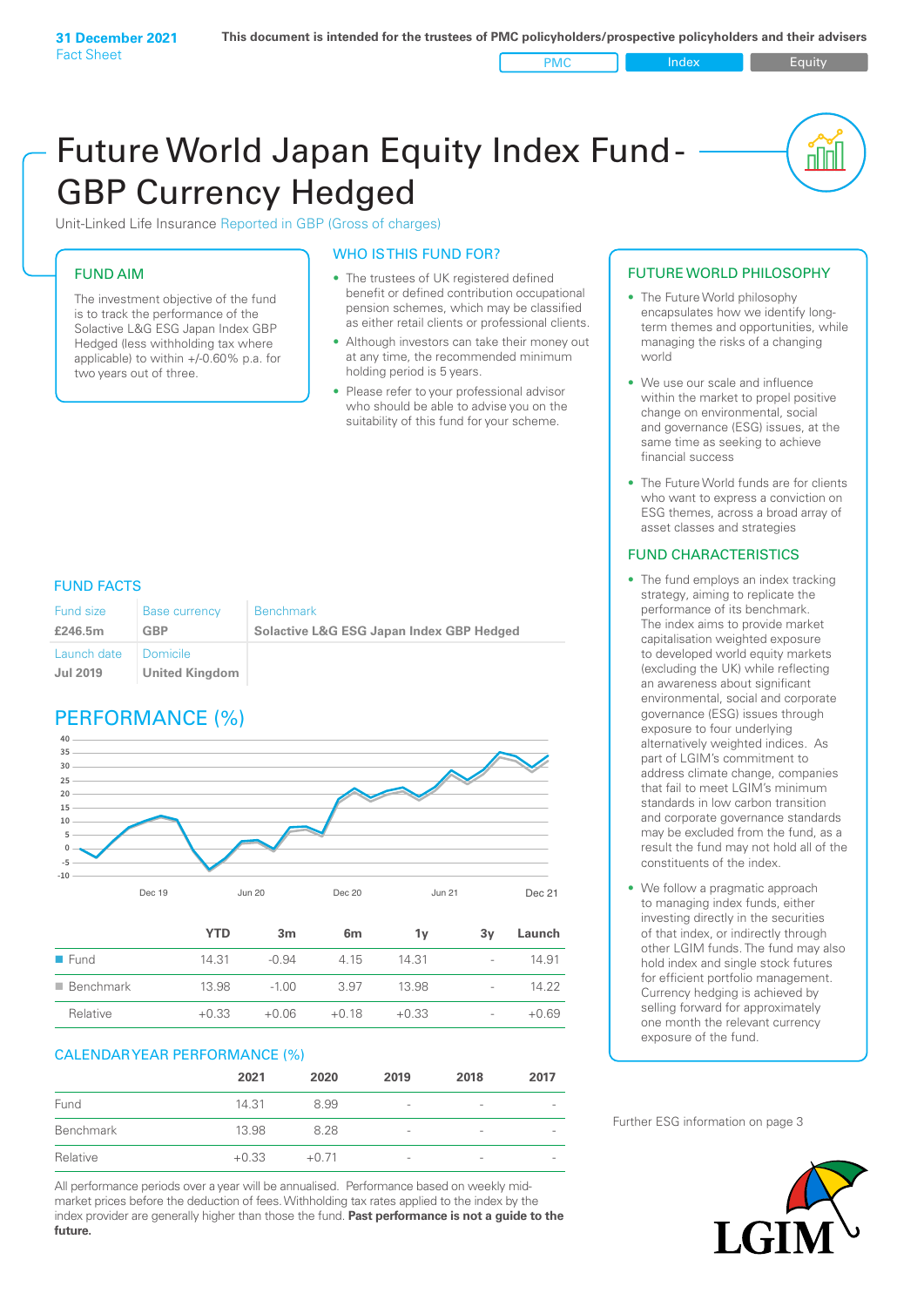### Future World Japan Equity Index Fund - GBP Currency Hedged

Unit-Linked Life Insurance Reported in GBP (Gross of charges)

### PORTFOLIO BREAKDOWN

All data source LGIM unless otherwise stated. Totals may not sum due to rounding. In order to minimise transaction costs, the Fund will not always own all the assets that constitute the index and on occasion it will own assets that are not in the index. The number of fund holdings can differ from the index due to corporate events and proxy holdings.



### SECTOR (%)

| Consumer Cyclical           | 25.1 |
|-----------------------------|------|
| Consumer Non-cyclical       | 21.2 |
| $\blacksquare$ Industrials  | 19.0 |
| ■ Communications & Tech     | 16.5 |
| ■ Banks (Equity)            | 5.2  |
| $\blacksquare$ Property     | 3.8  |
| Commodities                 | 3.8  |
| Insurance (Equity)          | 2.9  |
| Financial Services (Equity) | 20   |
| $\Box$ Other                | 0.5  |
|                             |      |

## MARKET CAPITALISATION (%) TOP 10 HOLDINGS (%)

| ■ Large            | 79.5 |
|--------------------|------|
| $\blacksquare$ Mid | 17.3 |
| ■ Small            | 3.2  |

■ Top 10 holdings 29.9% Rest of portfolio 70.1% No. of holdings in fund 314 No. of holdings in index 335

| Sony Group                   | 61  |
|------------------------------|-----|
| <b>Toyota Motor</b>          | 5.7 |
| Recruit Holdings Co          | 3.7 |
| <b>Tokyo Electron</b>        | 3 O |
| <b>Nidec</b>                 | 22  |
| Kevence                      | 2.0 |
| Softbank Group               | 2.0 |
| Nippon Telegraph & Telephone | 18  |
| Daiichi Sankyo Co            | 17  |
| Takeda Pharmaceutical Co     | 17  |

#### COUNTRY (%)

Japan 100.0



The Index Fund Management team comprises 25 fund managers, supported by two analysts. Management oversight is provided by the Global Head of Index Funds. The team has average industry experience of 15 years, of which seven years has been at LGIM, and is focused on achieving the equally important objectives of close tracking and maximising returns.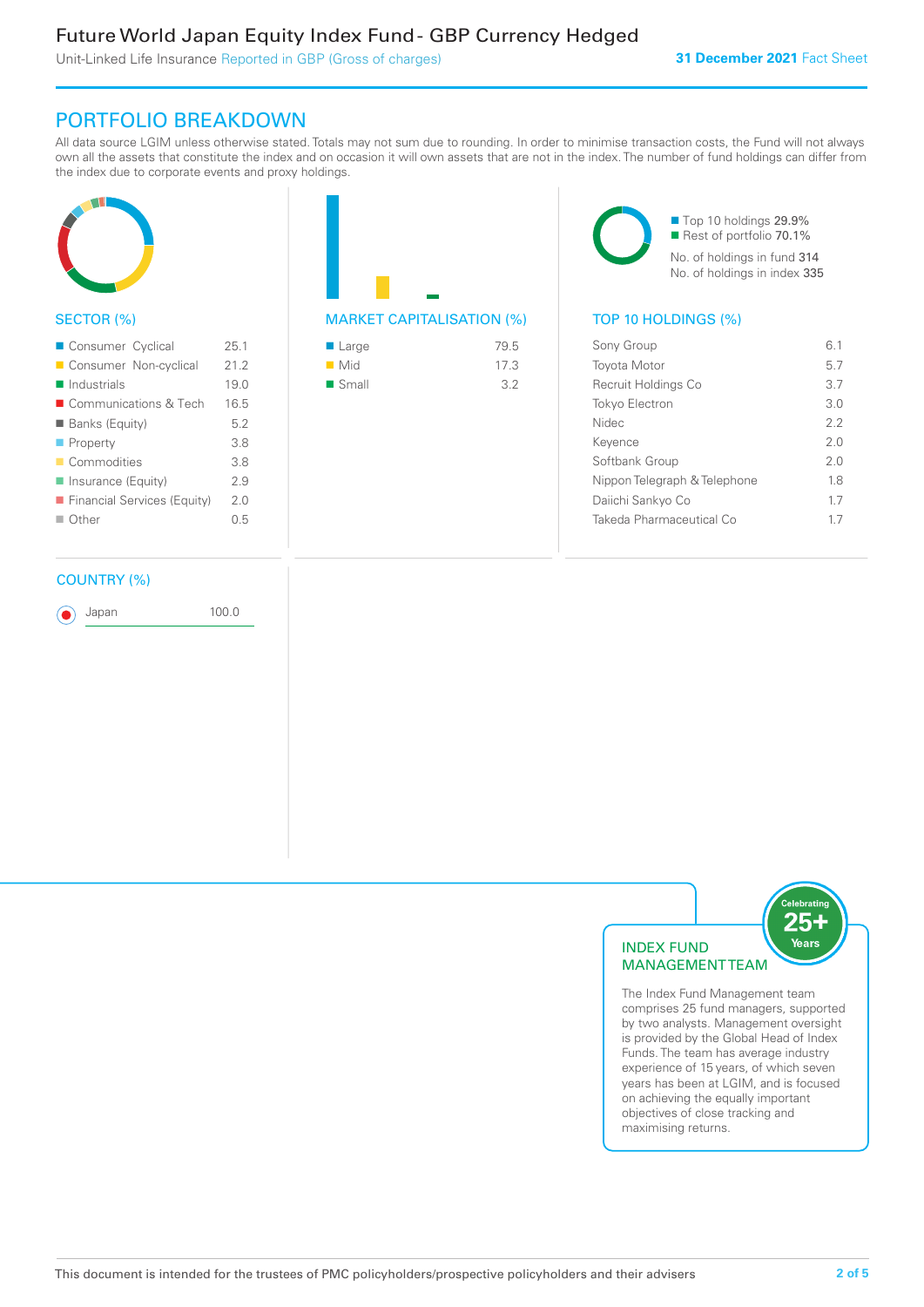Unit-Linked Life Insurance Reported in GBP (Gross of charges)

**43**

ESG score of index

### ESG COMMITMENT

From diesel emissions to oil spills, there have been many tangible examples in recent years of how failures in the way companies are run can have a harmful impact on the environment, society and investor returns. We believe responsible investing can mitigate the risk of such outcomes and has the potential to improve returns through the integration of environmental, social and governance (ESG) considerations, active ownership and longterm thematic analysis.

#### ESG SCORE

We score companies based on environmental, social and governance factors. We use these scores to design ESG-aware tilted indices which invest more in those companies with higher scores and less in those which score lower, while retaining the investment profile of a mainstream index. The ESG Score is aligned to our engagement and voting activities. As a result, this portfolio has an aggregate ESG Score of **50** versus a mainstream index of **43.**

In the fund, we invested more in **120 companies with higher scores** and less in **223 companies with lower scores.**

#### ENVIRONMENTAL PERFORMANCE

**/100 /100**

Carbon dioxide (CO2) is the most significant contributor to greenhouse gas emissions which are driving climate change. Compared to a fund tracking the unadjusted benchmark, the fund will have a different exposure to current and future sources of carbon dioxide emissions.



**50**

ESG score of fund

**96%** Lower carbon reserves intensity than the unadjusted benchmark

#### CARBON RESERVES INTENSITY

Carbon reserves are fossil fuels (coal, oil and gas) which, if burnt, will become the carbon emissions of the future. To meet global climate change targets, the unabated use of fossil fuels is expected to decline over time.

The figures below are a measure of the size of carbon reserves held by the fund's underlying companies.

**43** Fund **1,055**

Benchmark

Tonnes of CO<sub>2</sub>e<sup>i</sup> per \$1 million **of enterprise value including cash (EVIC)**

The fund has **96%** lower carbon reserves intensityii compared to a fund tracking the unadjusted benchmark.

The difference in carbon reserves intensity means that for every \$1 million invested in the fund, the exposure to carbon reserves through the underlying companies is reduced by an amount equivalent to **1012 tonnes of CO<sub>2</sub>e** compared to having invested in the unadjusted benchmark.



**53%** Lower carbon footprint than the unadjusted benchmark

CARBON FOOTPRINT

Following the global Paris Agreement on climate change, companies in all sectors are expected to reduce their emissions to prepare and adapt for a low-carbon economy.



Tonnes of CO<sub>2</sub>e per \$1 million **of EVIC**

The fund has **53%** lower carbon footprint compared to a fund tracking the unadjusted benchmark. Carbon footprint describes the relationship between the carbon emissions of a company and its EVIC<sup>ii</sup>. The difference in carbon footprint means that the fund has selected companies where, for the same level of EVIC, the associated emissionsi<sup>v</sup> are lower by **37 tonnes of CO<sub>2</sub>e** compared to a fund tracking the unadjusted benchmark<sup>v</sup>.

For further information please go to www.lgim.com/esginfo  $\sigma$ 

**The proxy benchmark for this fund is Solactive L&G Japan Index.**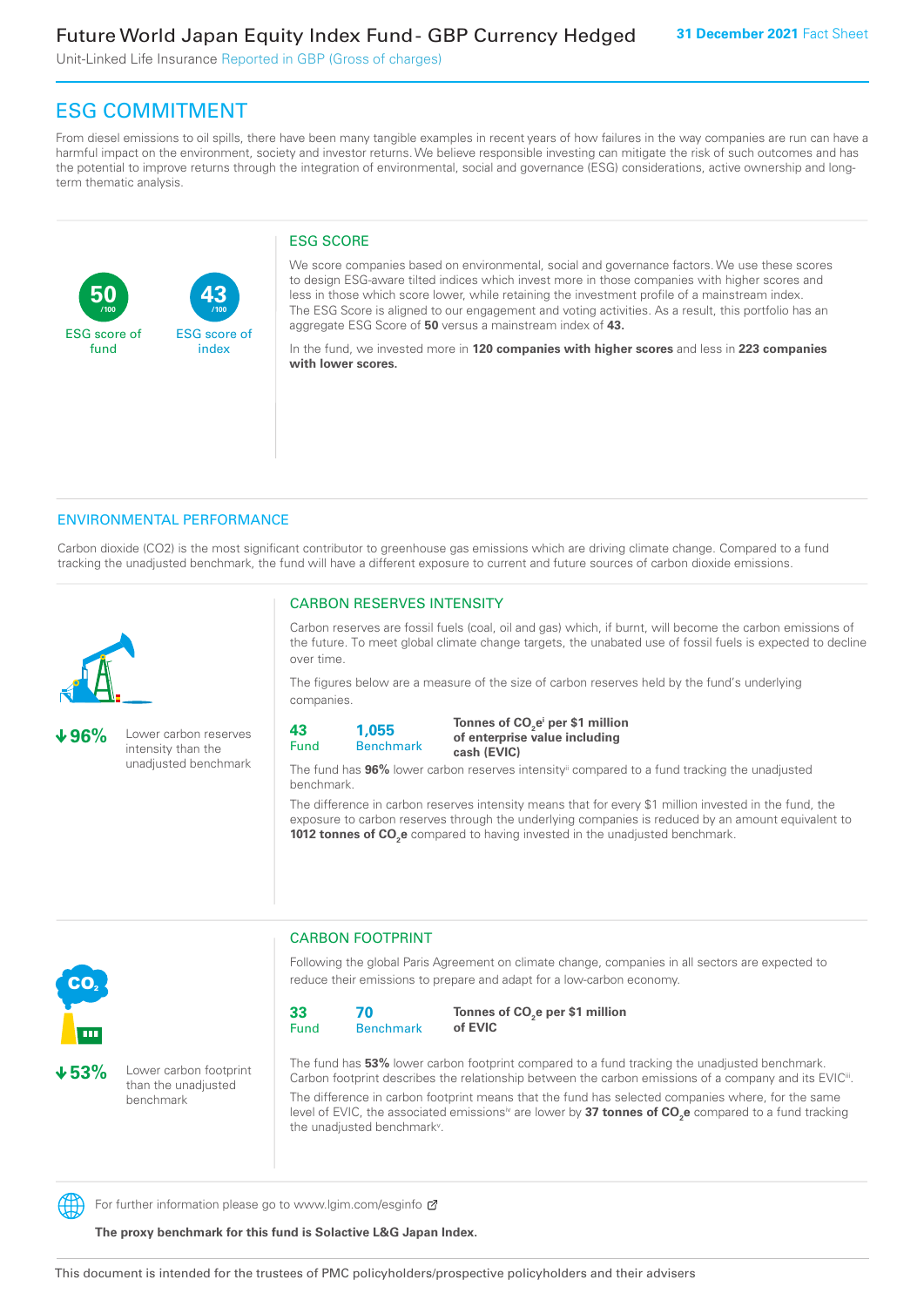### Future World Japan Equity Index Fund - GBP Currency Hedged

Unit-Linked Life Insurance Reported in GBP (Gross of charges)

#### **NOTES**

 $^\mathrm{i}$  Carbon dioxide equivalent (CO<sub>2</sub>e) is a standard unit to compare the emissions of different greenhouse gases.

ii This metric looks at the embedded carbon in the fossil fuel reserves owned by a company, divided by a company's enterprise value (including cash), to adjust for company size. This represents a carbon reserves intensity score for a company.

iii The choice of this metric follows best practice recommendations from the **Task Force on Climate-related Financial Disclosures.**

iv Data on carbon emissions from a company's operations and purchased energy is used.

v This measure is the result of differences in the weights of companies between the index or the fund and the benchmark, and does not depend on the amount invested in the fund. It describes the relative 'carbon efficiency' of different companies in the benchmark (i.e. how much carbon was emitted per unit of sales) or in the fund, not the contribution of an individual investor in financing carbon emissions.

#### **Third Party Disclaimers and Information**

Unless otherwise indicated all data contained in this factsheet is sourced from Legal & General Investment Management Limited. Where this document contains third party data ("Third Party Data"), we cannot guarantee the accuracy, completeness or reliability of such Third Party Data and accept no responsibility or liability whatsoever in respect of such Third Party Data, or in respect of any loss or damage suffered by you, your client or any other party arising in connection with either the provision of Third Party Data or any inaccuracies, errors or omissions, regardless of cause in any Third Party Data.

Where we use third party data within this document, it is never used directly and instead it forms the basis of our own calculations; we do so under licence and with the providers' legal permission.

While all reasonable endeavours are taken to ensure the data provided is accurate, it is important to note that the data providers assume no responsibility for errors or omissions and cannot be held liable for damage arising from our use of their data within our calculations. Information is for recipients' internal use only.

Source: HSBC© HSBC 2021.

Powered by Refinitiv Information.

Powered by Sustainalytics 2021.

Source: ISS.